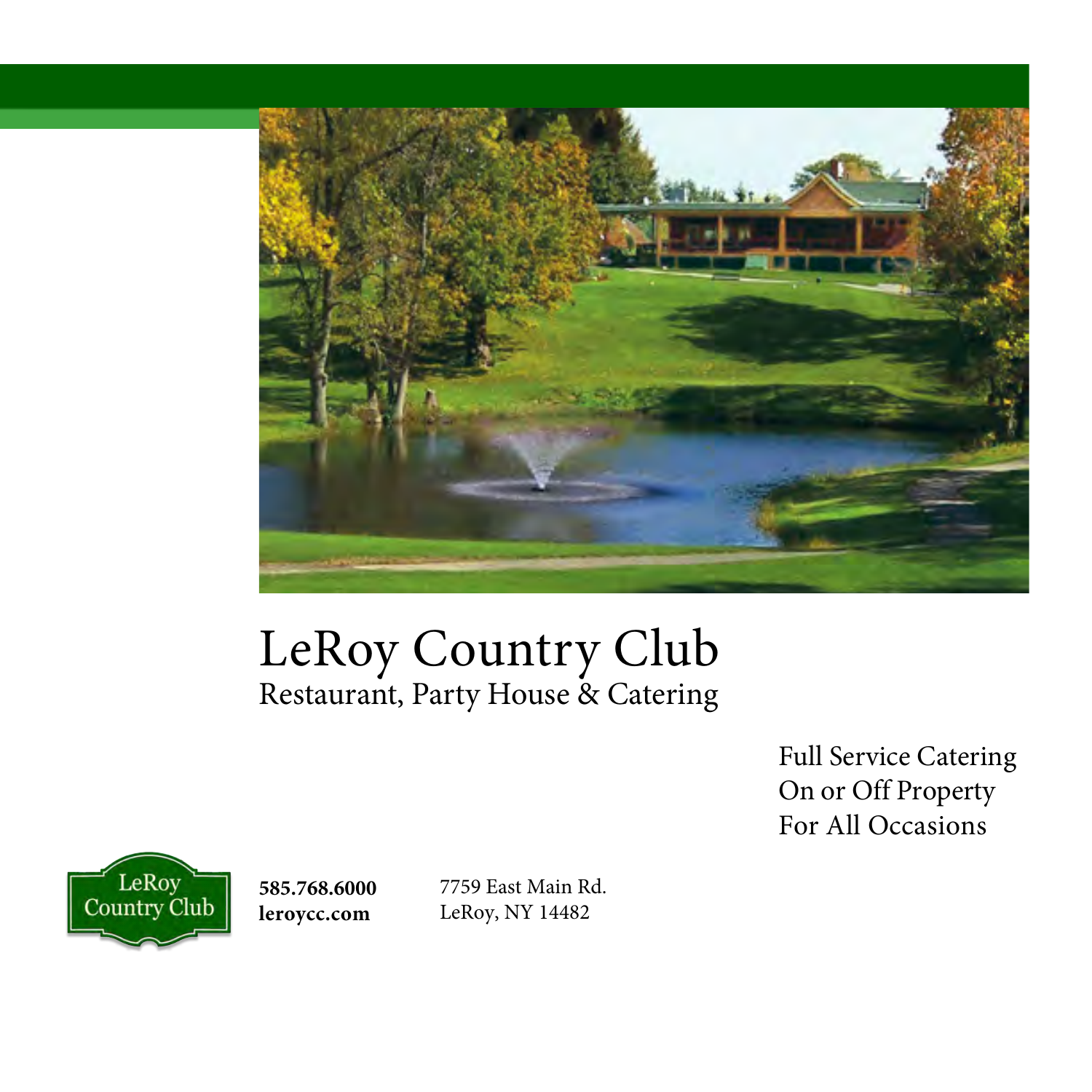

## **Luncheon Buffet**

### **Club Selection Buffet \$**1**6**.95

#### **Select 2 Entrées:**

Marinated Meatballs Marinated Grilled Chicken Sliced Roast Beef Italian Sausage with Peppers and Onions Au Gratin Potatoes Garlic Mashed Potatoes Baked Ziti Fresh Veggie

#### **Select 3 Cold Items:**

Italian Pasta Salad Tomato, Cucumber & Onion Salad Homestyle Potato Salad Macaroni Salad Crab Salad Broccoli Raisin Salad Toss Greens Salad Fresh Cut Fruit Assorted Dessert

Both Buffet Selections Include Fresh Rolls, Butter and Assorted Condiments, plus Coffee, Tea, or Iced Tea.

**\_\_\_\_\_\_\_\_\_\_\_\_\_\_\_\_\_\_\_\_\_\_\_\_\_\_\_**

Prices for Lunch Buffets do not include applicable sales tax and gratuity. These Lunch Buffets are only available from 11:00 am to 2:30 pm.

**Pro Selection Buffet \$19**.95

#### **Select 2 Entrées:**

Sliced Roast Beef Au jus Pork Tenderloin Grilled Boneless Ham Italian Sausage with Peppers Marinated Grilled Chicken Chicken Artichoke Swedish or Italian Style Meatballs Lasagna Baked Ziti Stuffed Shells Turkey and Stuffing

#### **Select 2 Accompaniments:**

Baked Rice Pilaf Twice Baked Potatoes Seasoned Potato Wedges Garlic Mashed Potatoes Fresh Seasonal Vegetable Penne Primavera

#### **Select 2 Cold Salads:**

Italian Pasta Salad Tomato, Cucumber & Onion Salad Homestyle Potato Salad Macaroni Salad Crab Salad Broccoli Raisin Salad Toss Greens Salad Fresh Fruit & Dessert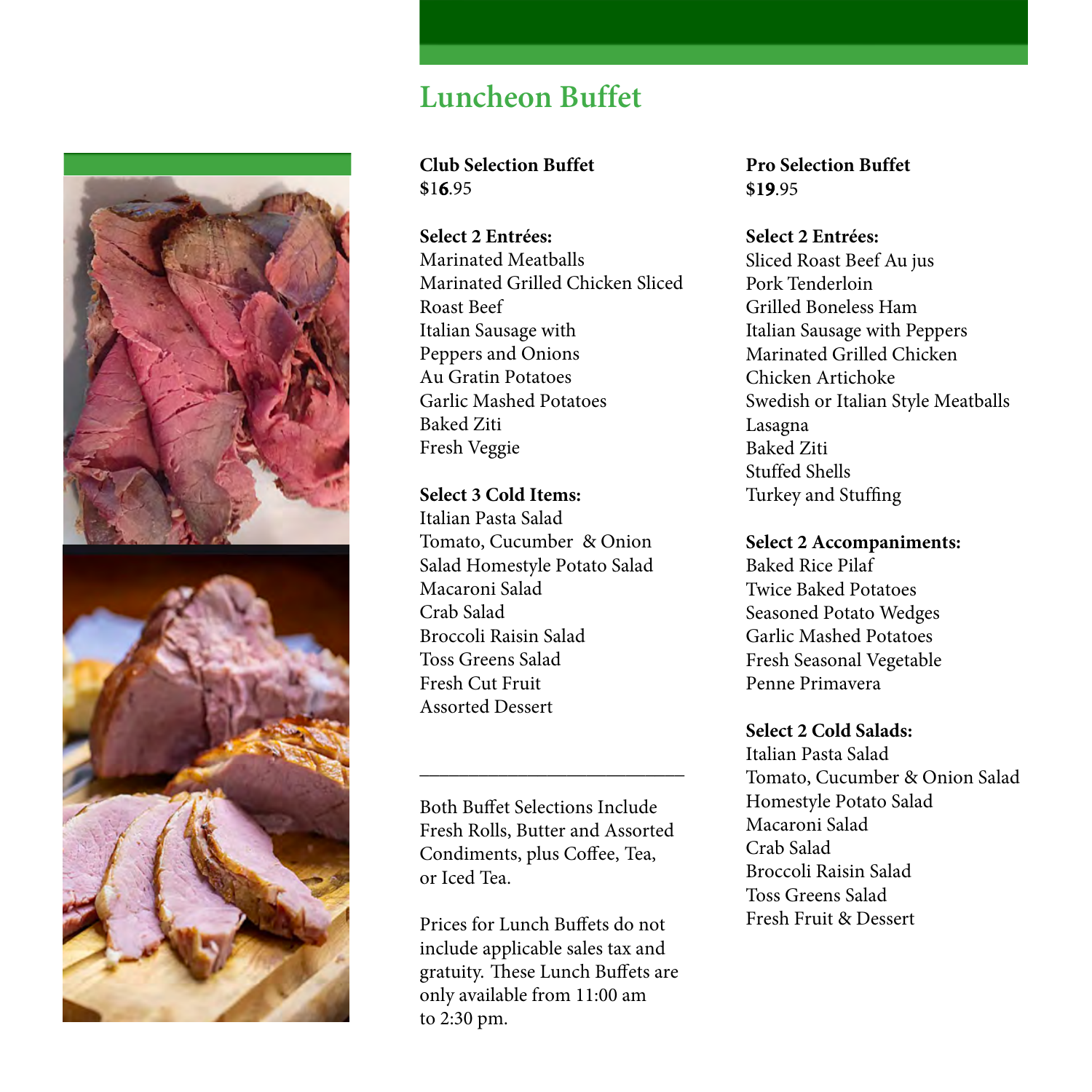## **Sit Down Luncheon Entrées**

All luncheon entrées include choice of soup du jour or fresh garden salad, assorted rolls, and choice of vegetable or starch.

Includes coffee or tea.

#### **New York Strip Steak**

| U.S.D.A. Choice 8 oz. Strip steak topped with<br>beer batter onion rings.                                                  | \$18.95 |
|----------------------------------------------------------------------------------------------------------------------------|---------|
| <b>Petite Filet Mignon</b><br>Center cut 4 oz. beef tenderloin steak served<br>with sautéed mushroom and demi glaze sauce. | \$19.95 |
| <b>Stuffed Filet of Sole</b><br>Filled with our crabmeat stuffing then broiled<br>in lemon juice and white wine.           | \$16.95 |
| Shrimp Scampi<br>Tender gulf shrimp brushed with garlic, lemon,<br>and white wine.                                         | \$16.95 |
| Penne Primayera<br>Fresh steamed vegetables and penne pasta tossed<br>with sun dried tomatoes and pesto sauce.             | \$15.95 |
| <b>Chicken Parmesan</b><br>Breaded chicken with marinara sauce and<br>melted cheeses.                                      | \$16.95 |
| <b>Grilled Chicken Breast</b><br>Marinated grilled chicken served over rice pilaf.                                         | \$14.95 |



Prices for Sit Down Luncheons do not include Applicable Sales Tax and Gratuity.

This Package is offered between 11:00 am and 3:00 pm only.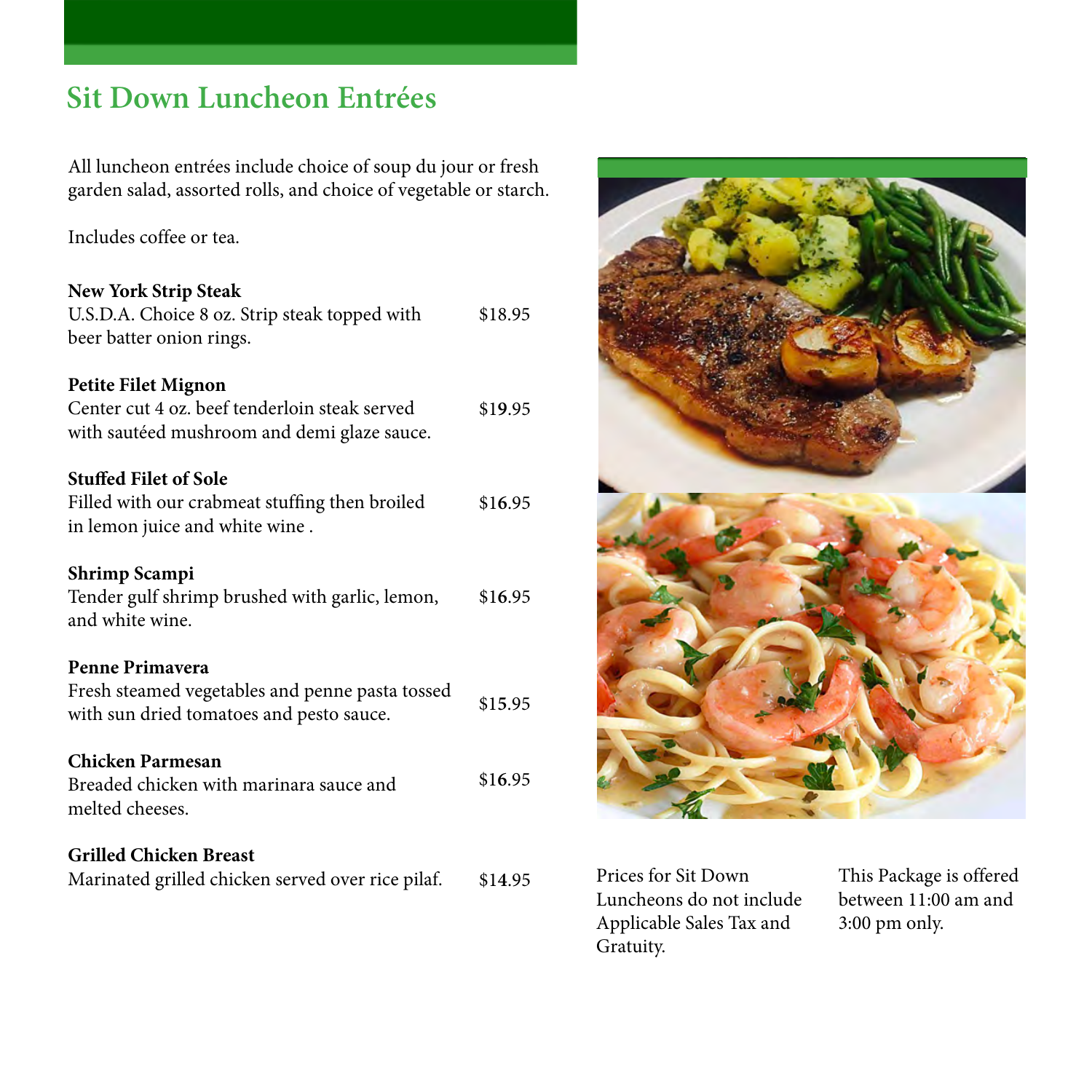Should you desire an item not listed please ask and we will accommodate your request whenever possible.

# **Hors d'Oeuvres**

## **Cold Items and Platters**

| Jumbo Shrimp Cocktail                  | 50 pieces         | \$300 |
|----------------------------------------|-------------------|-------|
| <b>Assorted Cheese &amp; Crackers</b>  | \$2.50 per person |       |
| Fresh Fruit Platter                    | \$2.50 per person |       |
| Assorted Vegetable with Dip            | \$2.50 per person |       |
| Marinated Mushroom & Artichoke Hearts  | \$3.00 per person |       |
| Antipasto Tray with Grilled Vegetables | \$3.25 per person |       |



## **Hot Items**

| <b>Stuffed Mushrooms</b>             | 50 pieces  | \$125.00 |
|--------------------------------------|------------|----------|
| Mini Assorted Quiche                 | 50 piecess | \$125.00 |
| Mini Pizza Bites                     | 50 pieces  | \$75.00  |
| Swedish Meatballs                    | 50 pieces  | \$125.00 |
| Petit Chicken or Beef Wellington     | 50 pieces  | \$150.00 |
| Spanikopita                          | 50 pieces  | \$125.00 |
| Sesame Grilled Chicken Strips        | 50 pieces  | \$140.00 |
| <b>Baked Artichoke Hearts French</b> | 30 pieces  | \$110.00 |
| Crab Stuffed Artichoke Hearts        | 25 pieces  | \$110.00 |
| <b>Breaded Chicken Fingers</b>       | 25 pieces  | \$75.00  |
| Chicken Wings                        | 50 pieces  | \$145.00 |
| Scallops Wrapped in Bacon            | 50 pieces  | 145.00   |
| Breaded Fantail Shrimp               | 50 pieces  | \$195.00 |
| Jalapeño Poppers                     | 50 pieces  | \$75.00  |
|                                      |            |          |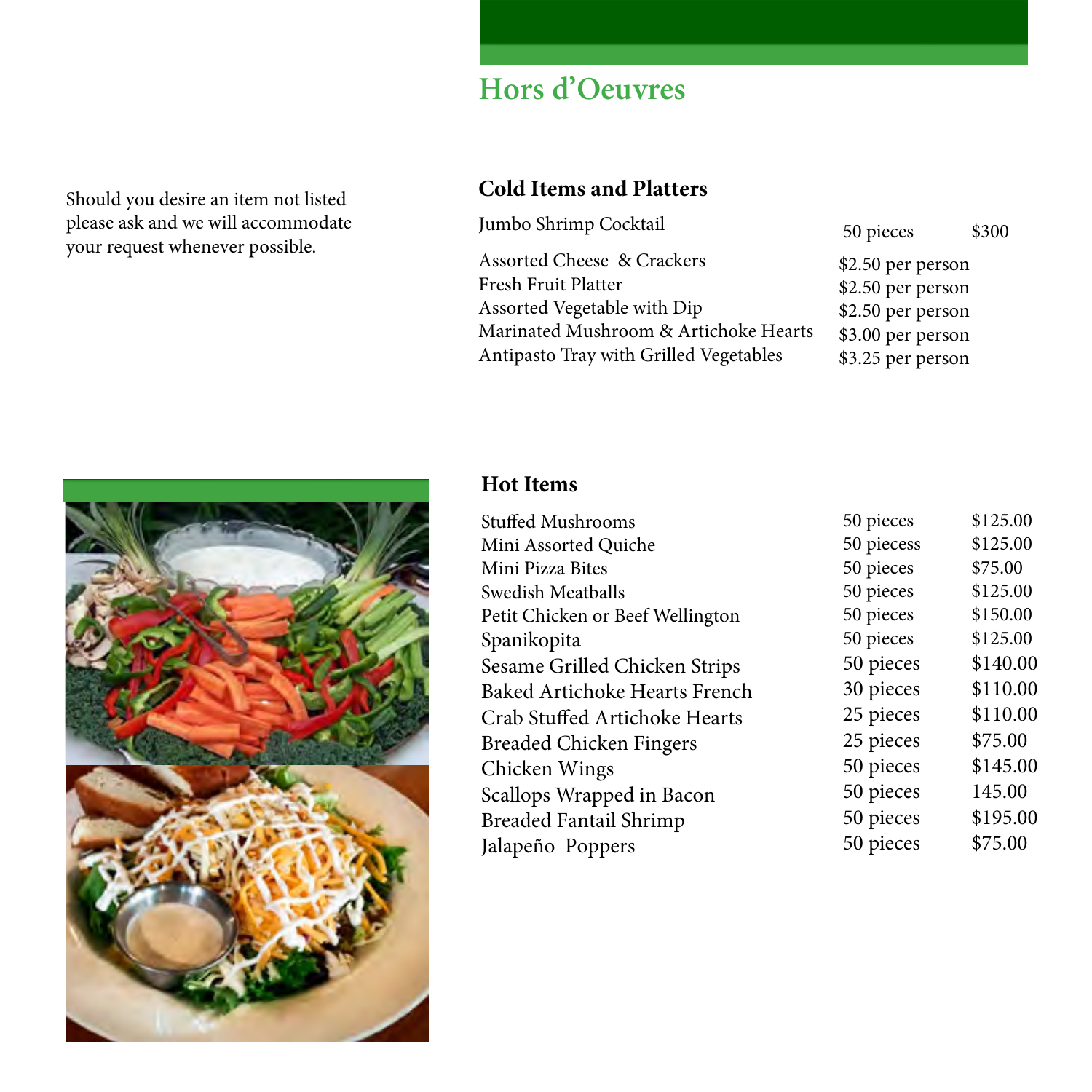## **Buffet Packages**

**Package 1 Premier Elegance \$21.95**

Chef's selected Top Round of Beef

Chicken Marsala or Traditional Stuffed Chicken Breasts/Grilled Chicken

Baked Ziti Parmesan or Alfredo

Roasted Redskin Potatoes or Homemade Garlic Smashed Potatoes

Fresh Seasonal Vegetable

Fresh Garden Salad with Choice of (3) Dressings or Caesar Salad

Rolls

Fresh Brewed Coffee & Tea



Prices For Buffet Packages Do Not Include Applicable Sales Tax and Gratuity. Fresh Brewed Coffee & Tea

All Cater Outs: Plates and Silverware - \$3.00/person Plastic Plates and Silverware- \$1.50/person Linen - \$1.00/tablecloth Linen Napkins - \$.25/napkin

**Package** 2 **Executive Elegance \$27.95**

**Choose (2) Entrées:** Prime Rib, Boneless Ham, Roast Turkey Breast, Pork Tenderloin

**Choose (2) Entrées:**  Chicken French or Marsala, Seafood Penne Pasta, Ziti Primavera, Stuffed Shells, and Vegetarian or Meat Lasagna

**Choose (2) Accompaniments:**  Wild Rice Pilaf, Fresh Vegetable Medley, Roasted Redskin Potatoes, Homemade Garlic Smashed Potatoes, or Asparagus

**Choose (1) Salad:** Fresh Garden Salad, Spinach Salad, or Caesar Salad

Rolls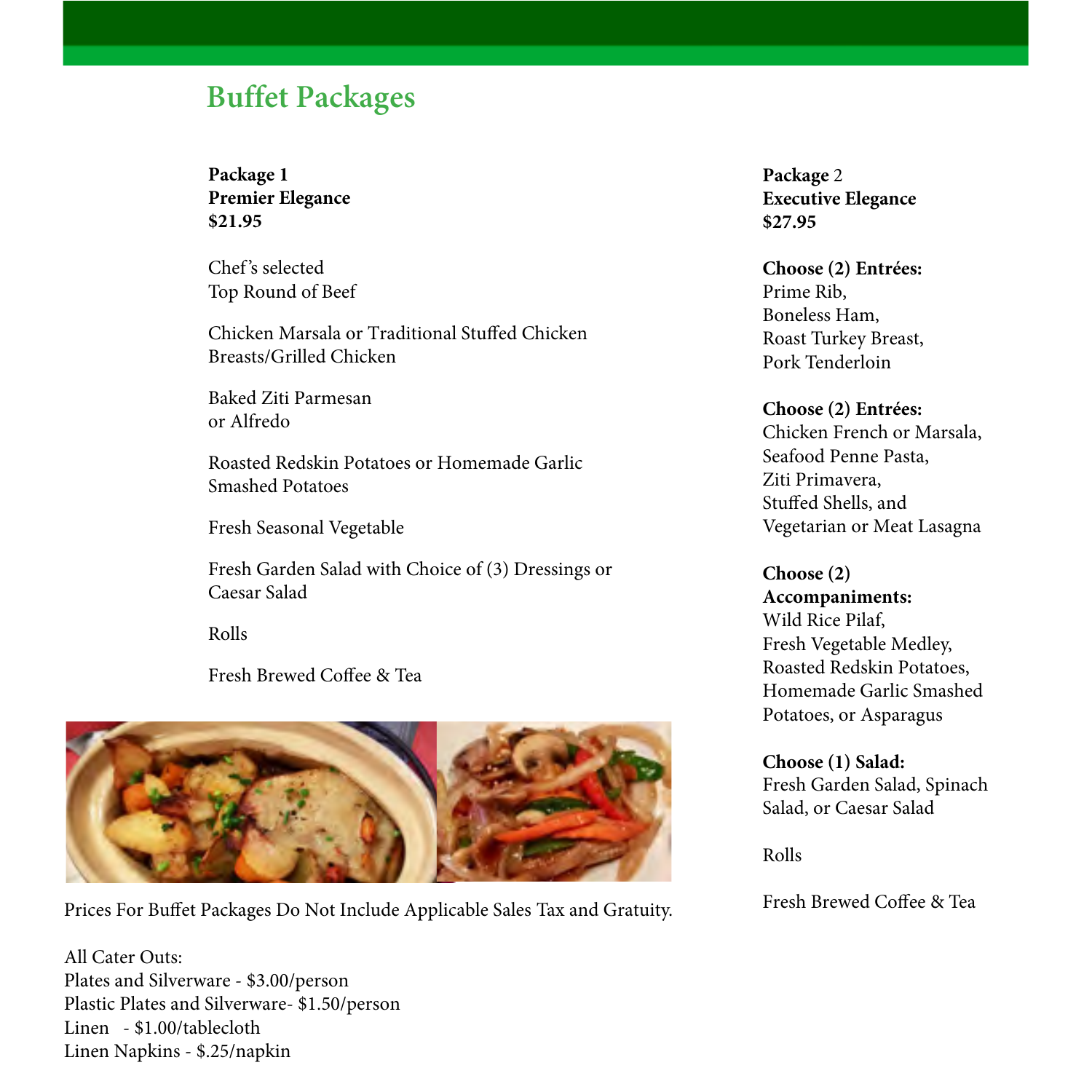## **Sit Down Dinner Entrée Selections**

**Simple Elegance Choice of 3 selections \$21.95 plus Pasta**

**Chicken** Marinated Grilled or Stuffed Chicken

**Beef** 8 oz. Prime Rib or 8 oz. N.Y. Strip Steak

**Seafood** Coconut Shrimp or Broiled Haddock or Haddock French

**Pasta**  Fettuccini Alfredo, Penne Primavera, or Stuffed Shells

Includes Coffee

All dinner entrée selections include a house tossed salad with dressing, fresh vegetable du jour, and selection of one of the following starches; baked potato, smashed potato, or baked rice pilaf.

**Premier Elegance Choice of 3 selections \$26.95 plus Pasta**

**Chicken** French or Marsala

**Beef** 12 oz. Prime Rib, 10 oz. N.Y. Strip Steak or 10 oz. Marinated Sirloin Steak

**Seafood** Shrimp Scampi, Grilled Salmon, or Crab Stuffed Sole

**Pasta**  Chicken Alfredo or Stuffed Ravioli

Includes Coffee

Each function must select one package, and may choose any items from that package. (Minimum of 30 Guests

Prices Do Not Include Applicable Sales Tax and Gratuity.

**Executive Elegance Choice of 3 selections \$31.95 plus Pasta** 

**Chicken or Veal** Oscar (Sautéed with crab meat, asparagus, and béarnaise sauce. or Saltimbocca (Sautéed mushrooms, spinach, proscuitto ham, and provolone cheese.

**Beef** 12 oz. Prime Rib, 14 oz. N.Y. Strip, Twin 4 oz. Filet Mignon, or 14 oz. Marinated Sirloin Steak.

**Seafood** Broiled Scallops, Shrimp & Scallop Medley, or Broiled Seafood Platter

**Pasta** Coippino (Fresh seafood simmered in a marinara. or Seafood Fettuccine

Includes Coffee

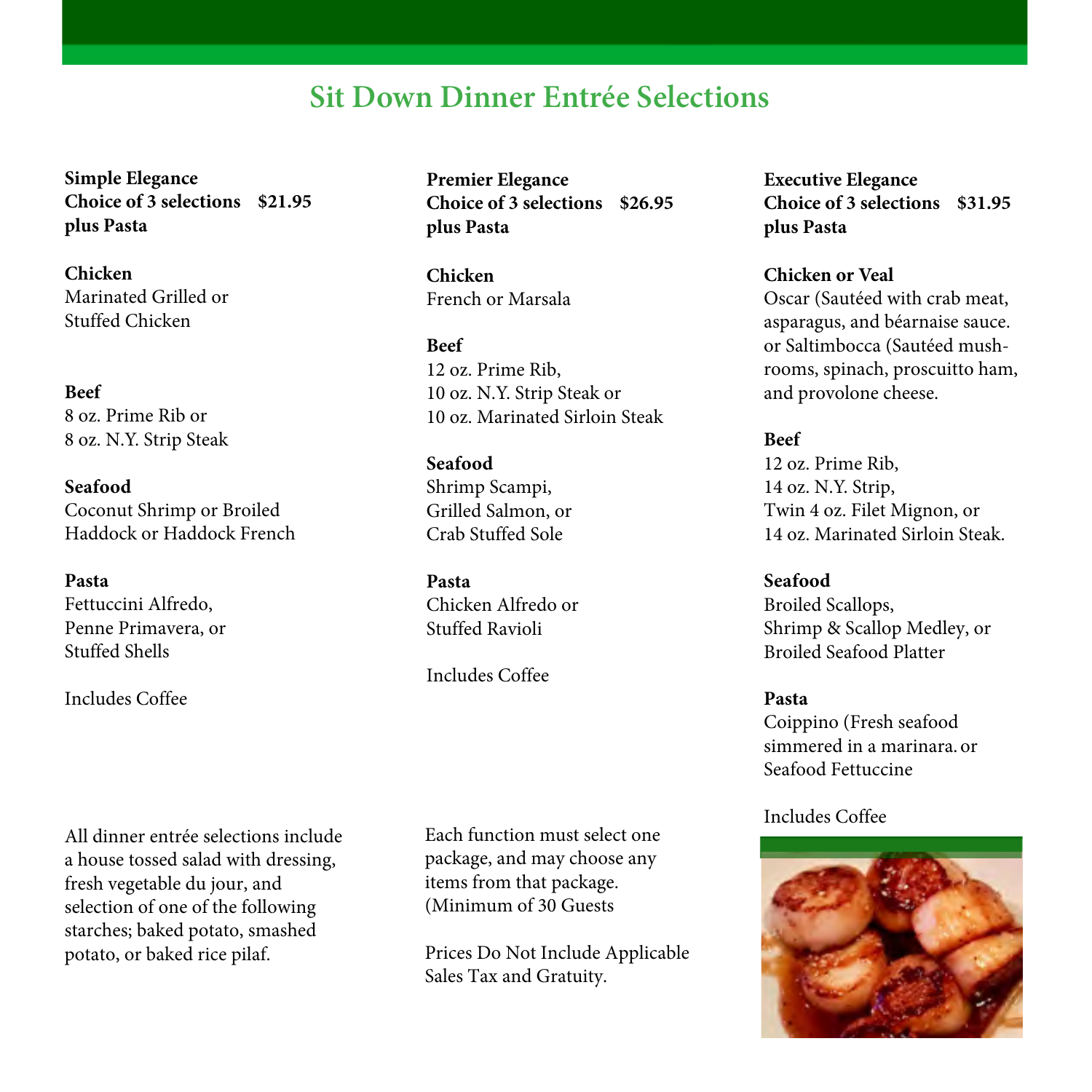## **Breakfast Buffet**





## **Buffet Includes:**

Scrambled Eggs Honey Cured Bacon Strips Maple Sausage Links Home Fried Potatoes French Toast Pancakes Assorted Danish \$1**2**.95 per person

With Coffee & Tea \$1**3**.95 per person

## **Additions You Can Make:**

Chicken & Biscuits \$2.95 Baked Ziti \$2.95 Fresh Fruit \$2.25 Vegetable or Meat Lasagna \$3.95 Penne Seafood \$3.95 Juice Bar \$3.00

**Plus 8% tax & 18% gratuity**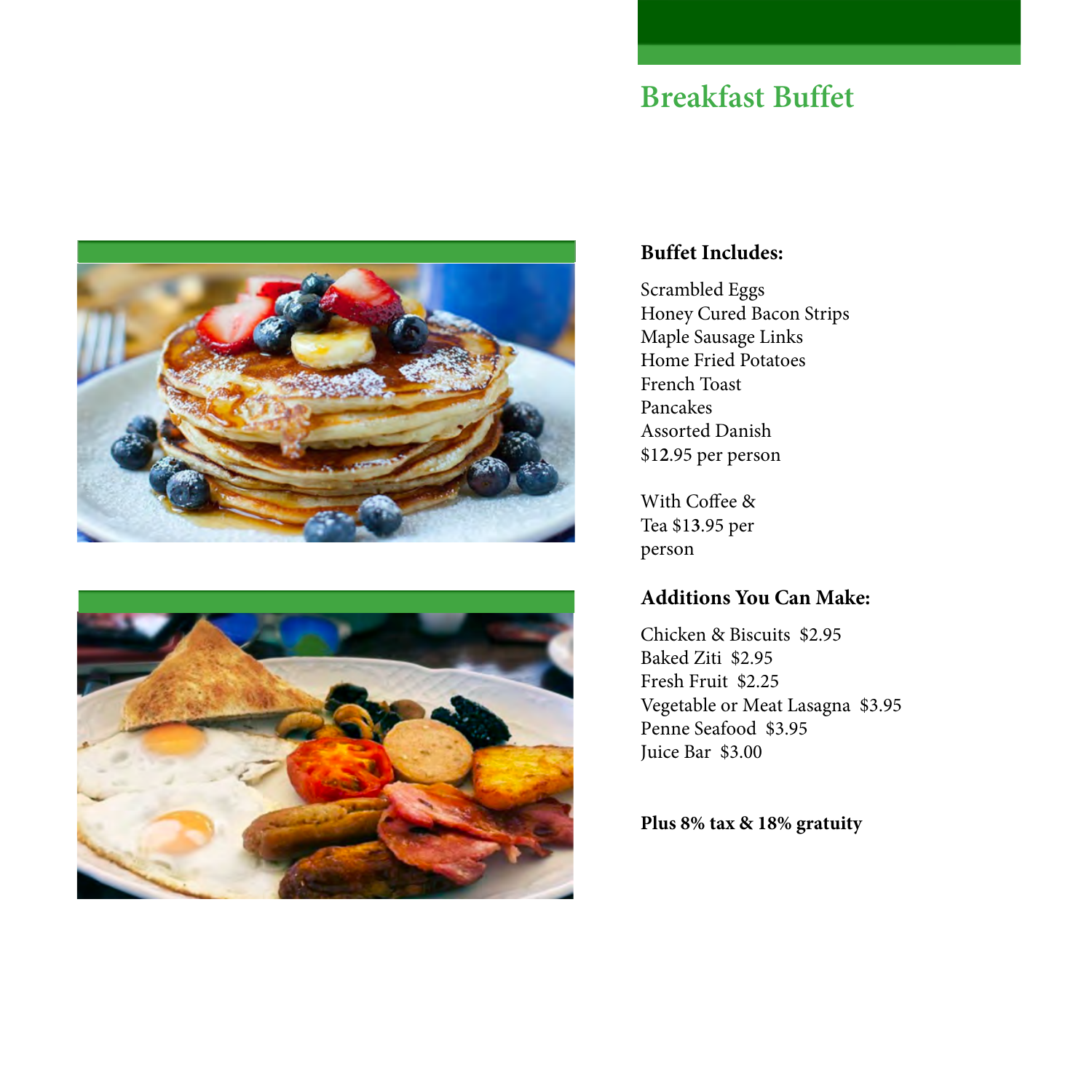

## **Executive Brunch**

**Adult \$18.95 Children (4-10) \$9.95 Under 4 Free**

## **Brunch Includes:**

Sliced Roast Beef or Honey Glazed Ham

Penne Seafood or Baked Ziti Marinara

Chicken and Bisquits Garlic Mashed Potatoes Bacon Sausage Waffles or Pancakes French Toast O'Brien Potatoes Scrambled Eggs Fresh Fruit Tossed Garden Salad Homemade Pastries Cookies

w/ Coffee or Tea

Prices For Brunch Packages Do Not Include Applicable Sales Tax and Gratuity.